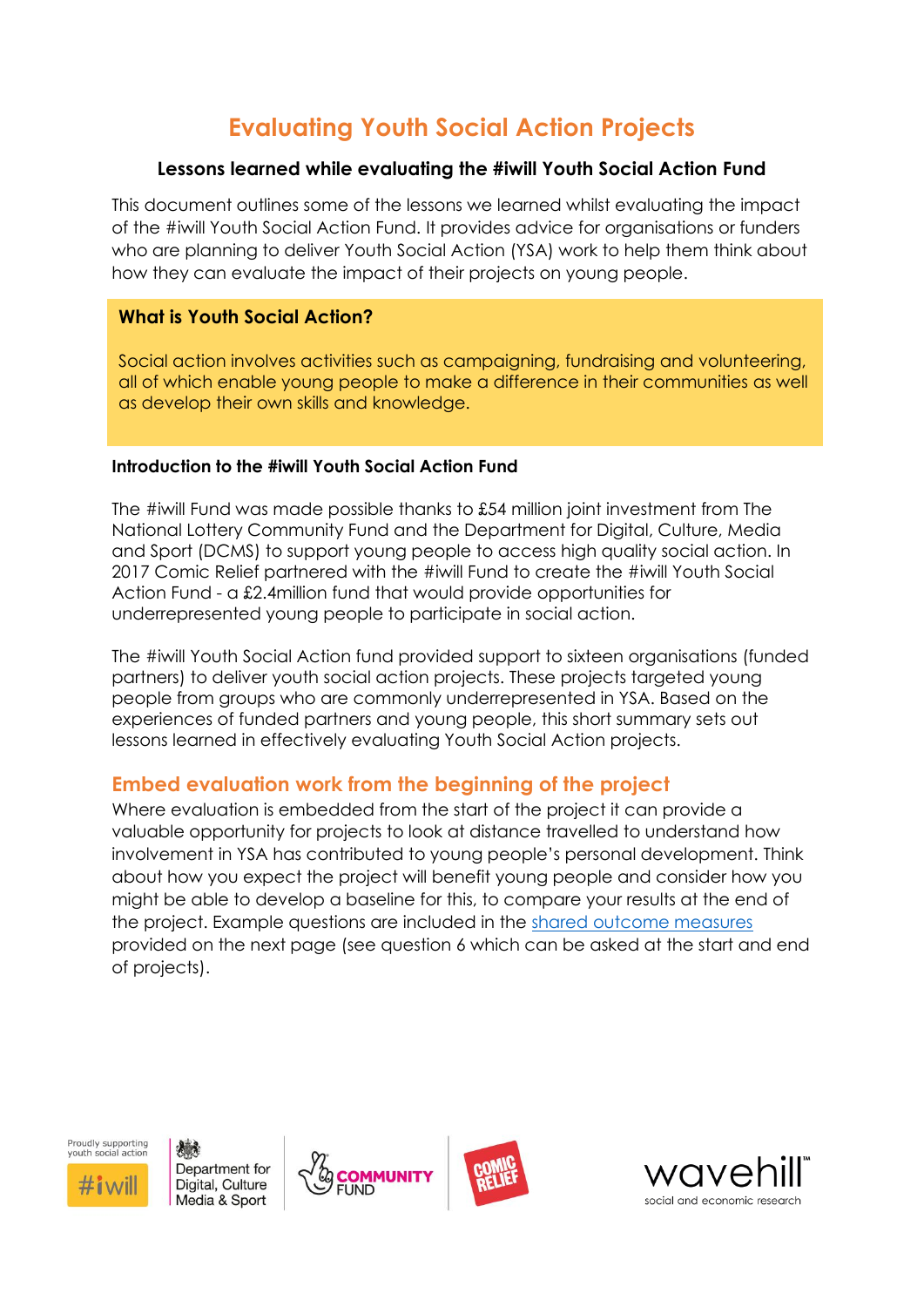### **Work with young people to set the agenda**

Youth Social Action should provide genuine opportunities for young people to lead and set the agenda. To compliment this ethos, it is therefore important that young people are able to have a say in setting the agenda for the project evaluation. This could include giving young people choice over how they want to feed-in to the evaluation, providing them with opportunities to develop evaluation questions or involving them in deciding what should be measured and how evaluation outcomes should be presented.

### **Centre young people's voices**

One of the best ways to understand the impact of youth social action is through the voices of young people. Organisations who had been involved in delivering youth social action projects noted how some meaningful impacts couldn't necessarily be picked up through statistical data, and listening to the voices of young people was key to seeing how valuable this work was. For example, for some young people the most meaningful impacts may have been about having something to look forward to and having an organisation that was there for them. As a result, it's important to make sure there are opportunities for young people to share their voices in any evaluation work. This doesn't have to just come through formal feedback forms (as useful as they can be!). This could come from case study approaches or inviting young people to share their experiences through creative means as part of the project. For example, through creation of videos, blogs, poetry or artwork.

# **Help us to understand what groups are underrepresented in Youth Social Action by collecting key demographic data**

The Youth Social Action Survey collects data that shows the participation of young people in YSA by gender, ethnicity and social grade. But less is known about the participation rates of individuals who could stand to benefit the most from this work, like care experienced young people, young carers, LGBT+ young people, young people at risk of homelessness, and other marginalised groups. Findings from the #iwill Youth Social Action Fund show that YSA can be a useful approach in helping to empower young people which is particularly relevant when considering these underrepresented groups who may have experienced disempowerment. To help understand how well represented these groups are we would encourage organisations to consider how they can capture these demographics in the design of their monitoring tools (where appropriate). We would also encourage the Government to include these categories in further iterations of the Youth Social Action Survey.



人民 Department for Digital, Culture Media & Sport





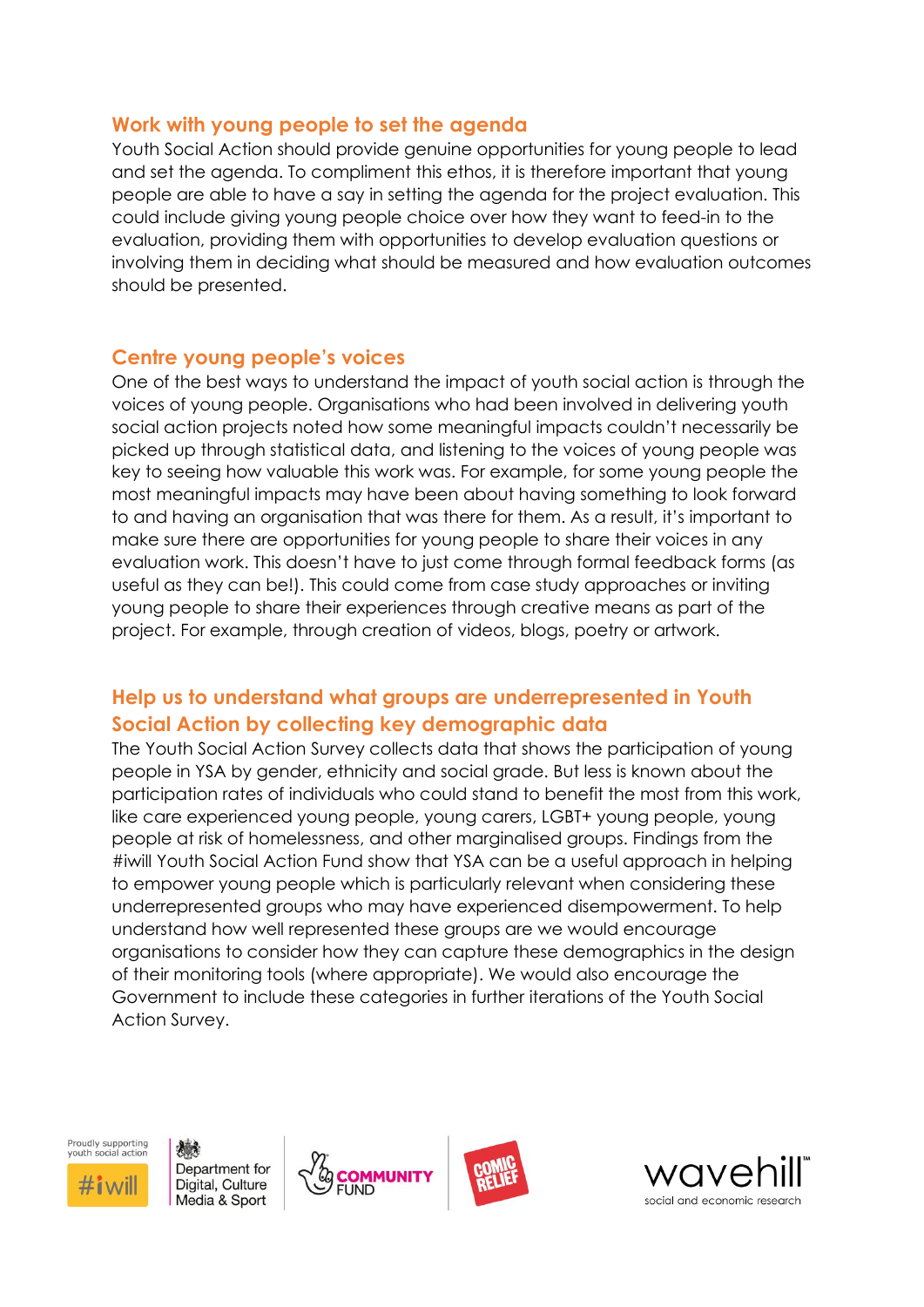# **Consider using shared outcome measures**

Our research showed us that involvement in Youth Social Action is contributing to how young people develop their confidence, shape their aspirations and plans for the future, giving them a sense of self-belief, and giving them the confidence they can make a change. For future programmes that are funding organisations to deliver Youth Social Action we would advice measuring these outcomes to help build a broader evidence base around the contribution of YSA to young people's development. We've provided a template that includes questions that can be used.

Proudly supporting<br>vouth social action

 $\#$ i $\le$ 

想象 Department for Digital, Culture Media & Sport





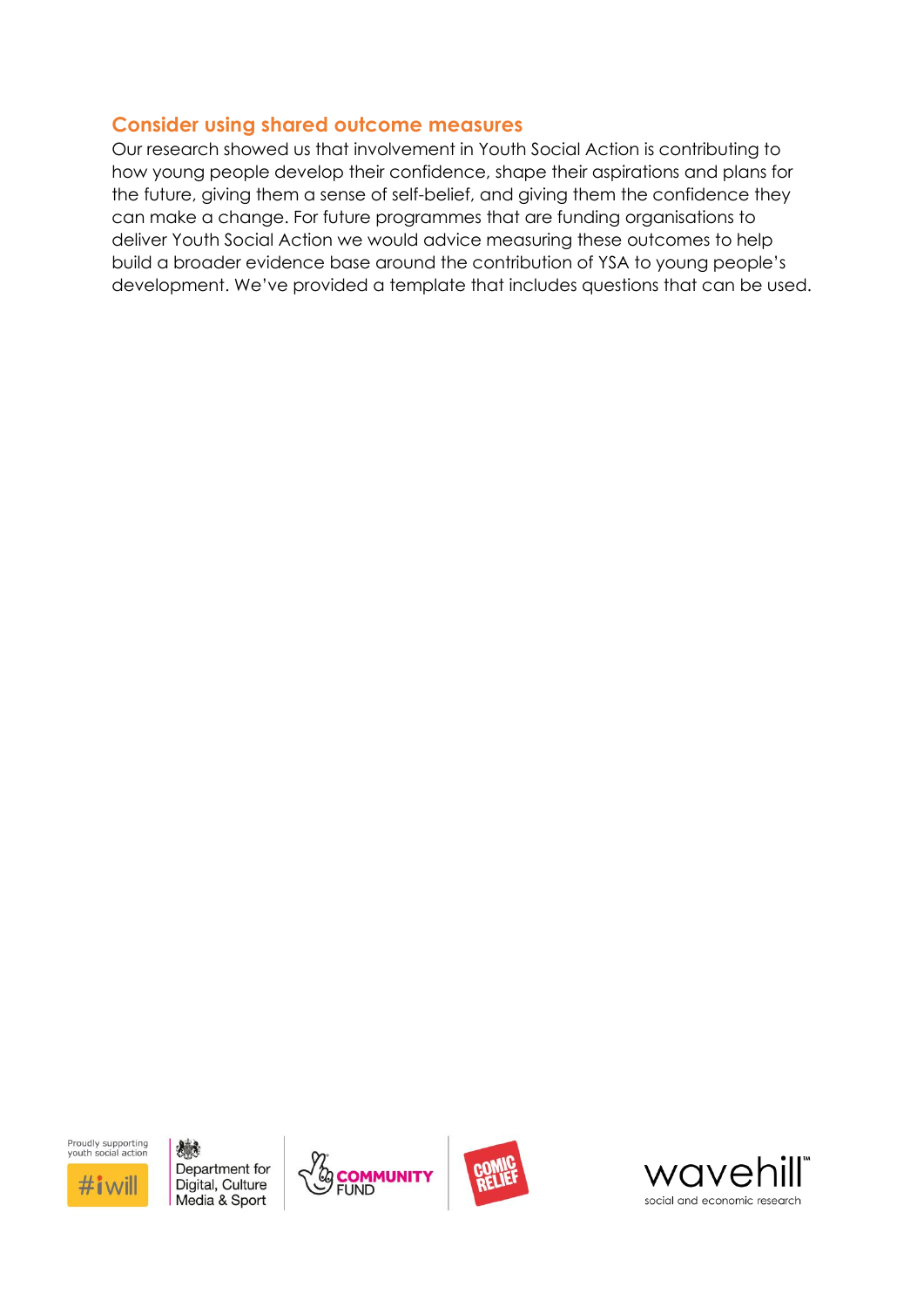# **Monitoring the impact of Youth Social Action**

Below we have set out some example questions that can be used by projects to support them in setting up monitoring information for their work, to evaluate the impact of Youth Social Action work.

# **Suggested demographic questions:**

Collecting demographic information can help us to understand what groups are underrepresented in youth social action work and can give organisations the knowledge to know which groups they should be working harder to engage.

Prior to using any of the below questions, please ensure that the appropriate safeguarding checks have been undertaken and that you have consent from the young person and, if under the age of 18, their respective parent or carer.

### **Basic demographics – we would encourage all projects to collect these for over 16s:**

- **1. What is your sex?**
	- **Female**
	- **Male**

#### **2. What is your ethnicity?**

- Asian/Asian British
- Black/African/Caribbean /Black British
- Mixed/Multiple ethnic groups
- **Other**
- Prefer not to say
- **White**
- Other ethnic group
- Prefer not to say

**3. How old are you?**

### **4. Do you have a disability?**

- **Yes**
- $N<sub>O</sub>$
- Prefer not to say

We would also encourage organisations to include enhanced demographic questions where appropriate to understand participation of groups who may be underrepresented in YSA, including care leavers, care experienced young people, LGBT+ young people, or young people who have experienced homelessness, but



Department for Digital, Culture Media & Sport





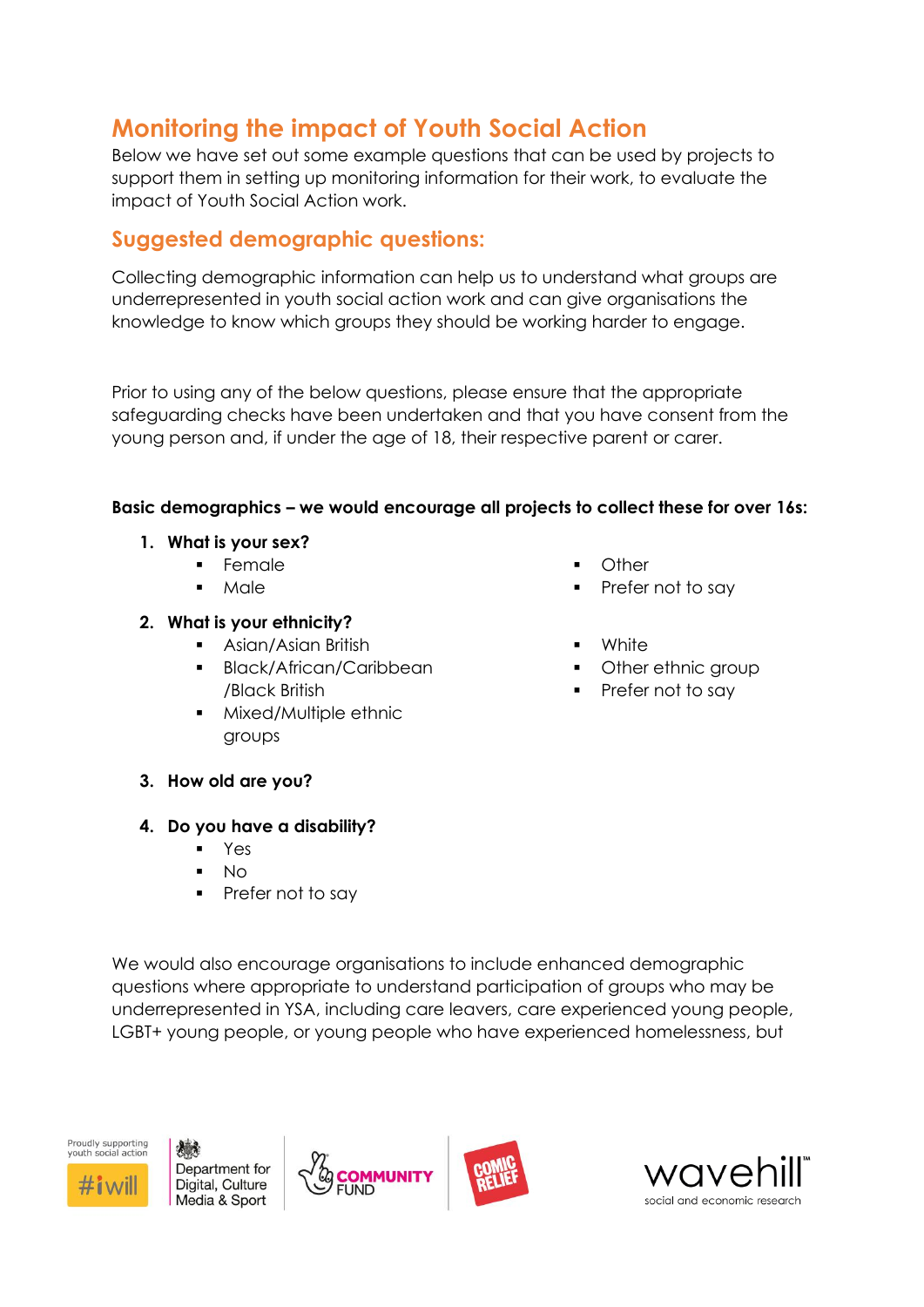we recognise there are scenarios in which these questions may be considered too invasive.

# <span id="page-4-0"></span>**Suggested shared outcome measures - questions to ask at the start of YSA projects**

**5. In the last 12 months have you taken part in any activities or projects to make a difference in your community?**

*This could include activities like campaigning, fundraising or volunteering.*

- Yes
- No
- **6. To what extent do you agree or disagree with the following statements?** These can be asked at both the start and end of Youth Social Action projects to help measure distance travelled.

|                                                                             | <b>Strongly</b><br>agree | <b>Agree</b> | <b>Unsure</b> | <b>Disagree</b> | <b>Strongly</b><br>disagree |
|-----------------------------------------------------------------------------|--------------------------|--------------|---------------|-----------------|-----------------------------|
| I feel<br>confident<br>that I can<br>make a<br>change in<br>my<br>community |                          |              |               |                 |                             |
| I feel my<br>voice is<br>valued                                             |                          |              |               |                 |                             |
| I feel part of<br>a<br>community                                            |                          |              |               |                 |                             |

Proudly supporting<br>vouth social action

 $\#$ i wil

機 Department for Digital, Culture Media & Sport